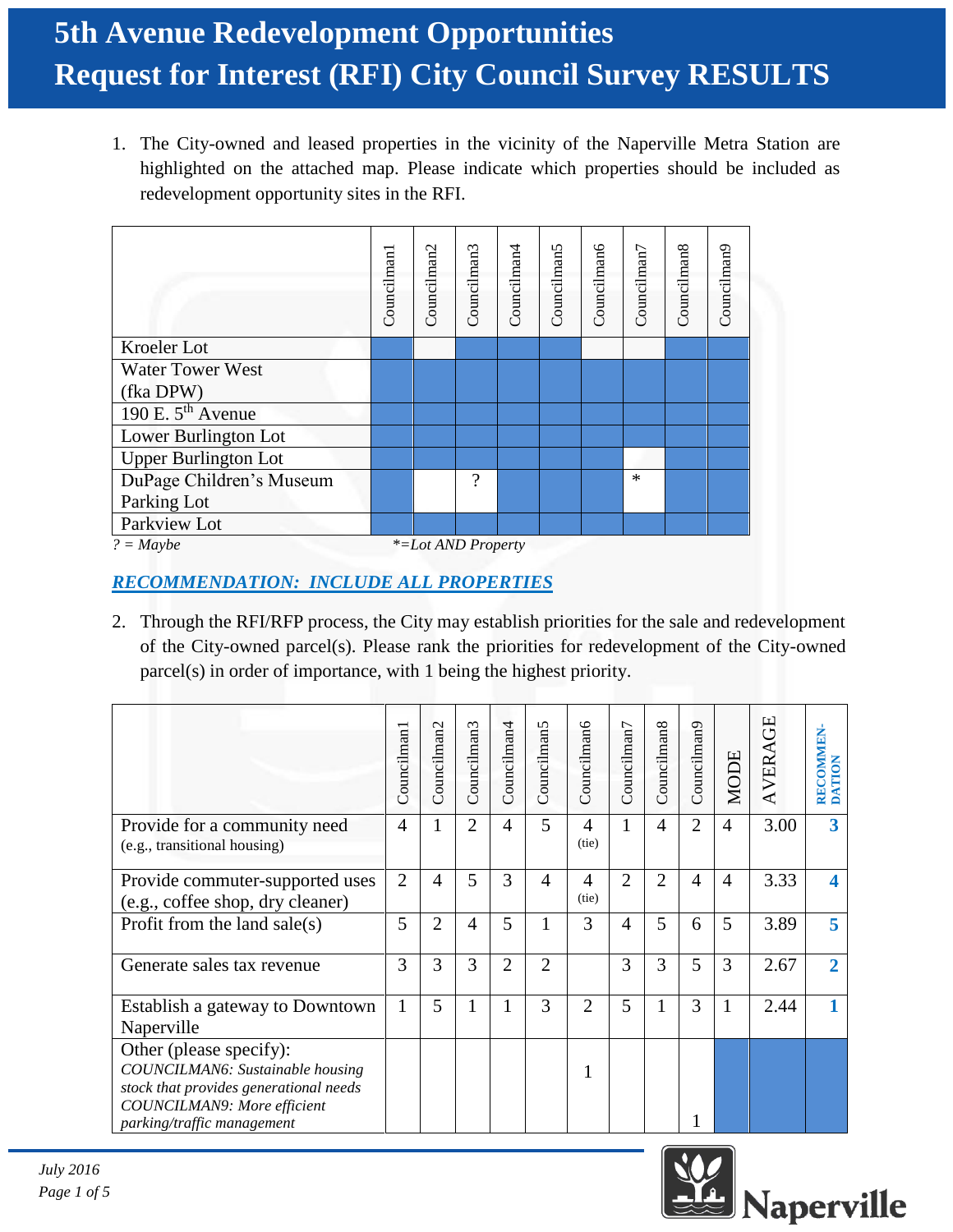# **5th Avenue Redevelopment Opportunities Request for Interest (RFI) City Council Survey RESULTS**

3. Please identify desired land uses for the redevelopment opportunity sites. Rank the desired land uses in order of priority, with "1" being the highest priority; the same ranking may be assigned to multiple land uses. Please use a "0" for undesirable use(s). Note that commuter parking is intentionally omitted from this list. Please respond to Question #4 to address commuter parking.

|                                    | Councilman     | Councilman2    | Councilman3    | Councilman <sup>4</sup> | Councilman5    | <b>Councilman6</b> | Councilman7    | Councilman <sub>8</sub> | Councilman9 | of ranks provided)<br>AVERAGE | RECOMMENDATION          |
|------------------------------------|----------------|----------------|----------------|-------------------------|----------------|--------------------|----------------|-------------------------|-------------|-------------------------------|-------------------------|
| Attainable Housing/Workforce       | $\overline{4}$ | 1              | 1              | $\mathbf{1}$            | $\overline{2}$ | $\ast$             | $\overline{2}$ |                         | $\ast$      | 1.83                          |                         |
| Housing                            |                |                |                |                         |                |                    |                |                         |             |                               |                         |
| <b>Bus Depot</b>                   | $\overline{2}$ | 5              | 1              | 7                       | 3              | 1                  | 3              |                         | $\ast$      | 3.14                          | 5                       |
| Food/Beverage Establishments       | $\overline{2}$ | $\overline{4}$ | 3              | 3                       | $\mathbf{1}$   | $\theta$           | 6              |                         | $\ast$      | 2.71                          | 4                       |
| Institutional/Non-Profit<br>(e.g., | 3              | $\overline{7}$ | $\overline{2}$ | $\overline{4}$          | $\theta$       | $\ast$             | 7              |                         | $\ast$      | 3.83                          | 7                       |
| cultural, educational or religious |                |                |                |                         |                |                    |                |                         |             |                               |                         |
| facility)                          |                |                |                |                         |                |                    |                |                         |             |                               |                         |
| Office                             | 1              | 6              | 3              | 6                       | 1              | $\ast$             | 5              |                         | $\ast$      | 3.67                          | 6                       |
| Retail                             |                | 3              | $\overline{2}$ | $\overline{2}$          | $\mathbf{1}$   | 1                  | $\overline{4}$ |                         | $\ast$      | 2.00                          | $\overline{2}$          |
| <b>Senior Housing</b>              | 5              | $\overline{2}$ | $\mathbf{1}$   | 5                       | $\overline{2}$ | $\ast$             | $\mathbf{1}$   |                         | $\ast$      | 2.67                          | $\overline{\mathbf{3}}$ |
| Other (please specify):            |                |                |                |                         |                | $\mathbf{1}$       |                | $**$                    |             |                               |                         |

*\*No Opinion Provided*

#### *OTHER COUNCILMAN6: Mixed housing stock; young singles, 50+*

\*\* Rather than rank items, Councilman8 provided the following thoughts:

- Wants something big
- Something that is not piecemeal
- Believes we have enough office uses in City, but is not opposed to it being part of the project
- Believes conventional retail sounds nice but there is a lot of vacant retail space to fill first in Naperville
- An overall plan with a focus on empty nesters (providing downsized, innovative housing options) and perhaps also recently graduated/young professionals who would like a Naperville location with easy train access to Chicago is highly desirable.
- Depending on type (active adult 55+) senior housing could also be a nice addition
- A Bus Depot is an important amenity for the train station

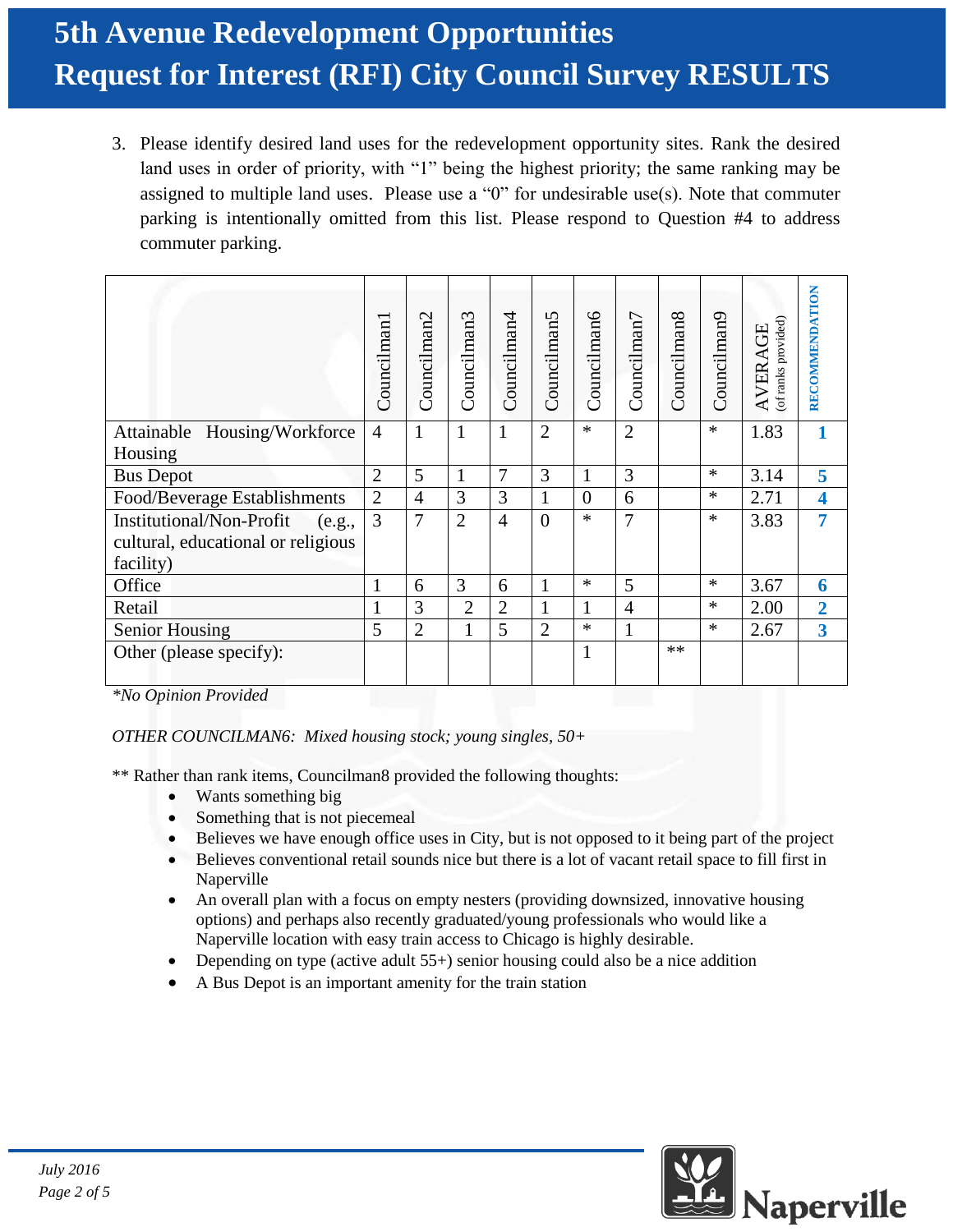4. Redevelopment of a commuter parking lot(s) may require relocation and/or consolidation of commuter parking. The RFI will define the City's requirements for the commuter parking supply. Please identify your preference for the future commuter parking supply should the City proceed with redevelopment of the existing parking lot(s). Select one response only.

|                                                                                                                                  | Councilman | $\mathbf{\sim}$<br>an<br>ouncilma | Councilman3 | ouncilman4 | Councilman5 | Councilman6 | ouncilman7 | ouncilman <sub>8</sub> | ouncilman9 |
|----------------------------------------------------------------------------------------------------------------------------------|------------|-----------------------------------|-------------|------------|-------------|-------------|------------|------------------------|------------|
| Consider opportunities to consolidate or<br>reconfigure commuter parking, but maintain the<br>existing number of parking spaces. |            |                                   |             |            |             |             |            |                        |            |
| Through the RFI, establish an increase in the<br>number of commuter parking spaces as a priority<br>for redevelopment.           |            |                                   |             |            |             |             |            |                        |            |
| Consider a decrease in the number of parking<br>spaces in order to facilitate redevelopment.                                     |            |                                   |             |            |             |             |            |                        |            |

*RECOMMENDATION: CONSIDER OPPORTUNITIES TO CONSOLIDATE OR RECONFIGURE COMMUTER PARKING, BUT MAINTAIN THE EXISTING NUMBER OF SPACES.*

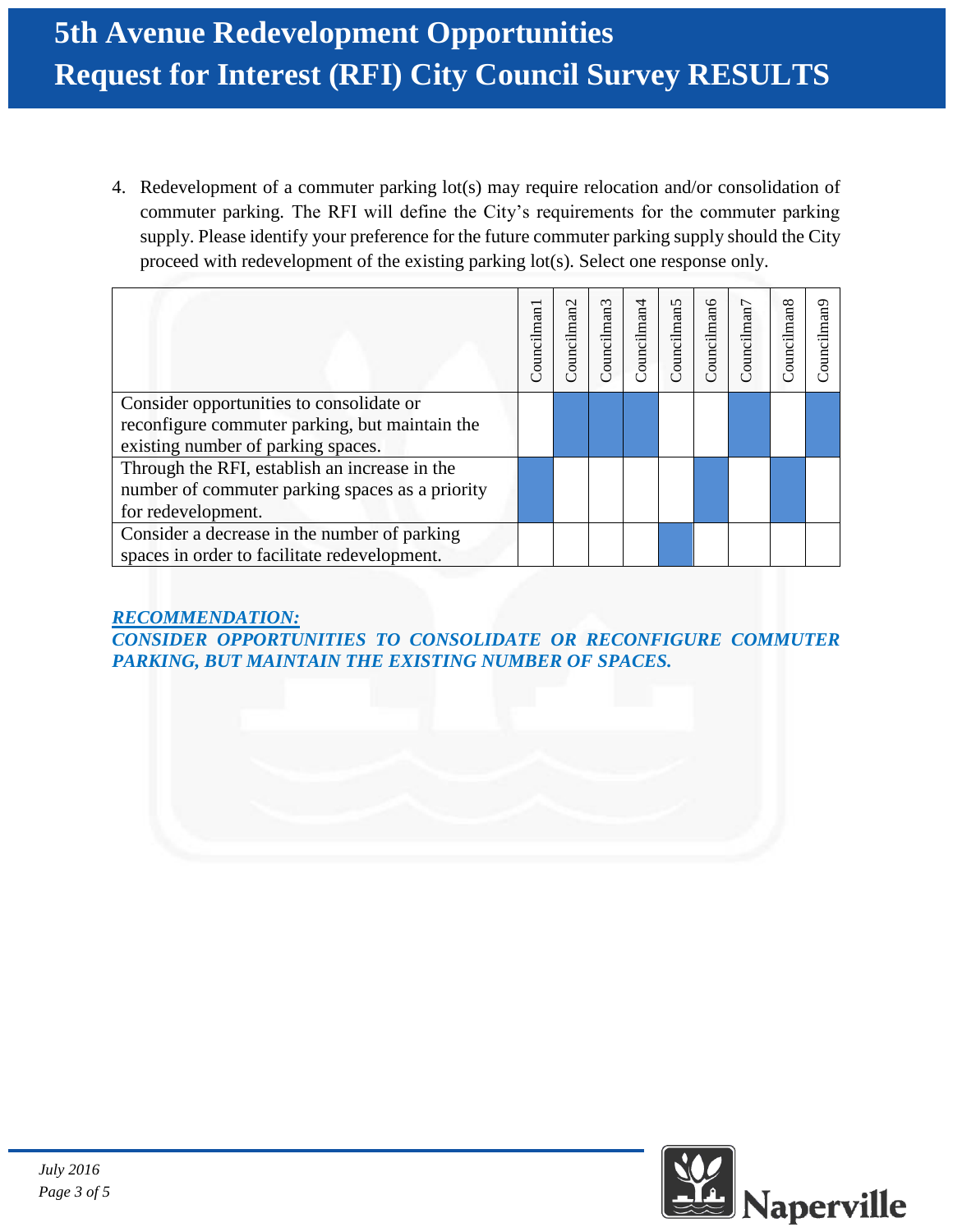5. Please identify stakeholders that should be considered for the RFI review committee.

|                                                   | Councilman | Councilman2 | Councilman3 | Councilman <sup>4</sup> | Councilman5 | Councilman6 | Councilman <sub>7</sub> | Councilman8 | Councilman9 |
|---------------------------------------------------|------------|-------------|-------------|-------------------------|-------------|-------------|-------------------------|-------------|-------------|
| <b>City Council Members</b>                       |            |             |             |                         |             |             |                         |             |             |
| <b>Financial Advisory Board</b>                   |            |             |             |                         |             |             |                         |             |             |
| Member                                            |            |             |             |                         |             |             |                         |             |             |
| <b>Naperville Development</b>                     |            |             |             |                         |             |             |                         |             |             |
| Partnership                                       |            |             |             |                         |             |             |                         |             |             |
| Planning and Zoning                               |            |             |             |                         |             |             |                         |             |             |
| <b>Commission Member</b>                          |            |             |             |                         |             |             |                         |             |             |
| Resident(s) of Adjacent                           |            |             |             |                         |             |             |                         |             |             |
| Neighborhood                                      |            |             |             |                         |             |             |                         |             |             |
| Other Suggestions:                                |            |             |             |                         |             |             |                         |             |             |
| Councilman1 - Naperville Area Chamber of Commerce |            |             |             |                         |             |             |                         |             |             |

*Councilman2 – Longtime Commuters*

*Councilman3 – Naperville Area Chamber of Commerce, Downtown Advisory Commission, Naperville Area Homeowners Confederation*

*Councilman6 – Affected Neighborhood Homeowners Associations*

*Councilman8 – Is really open to including any groups, but felt Council and NDP were required*

### *RECOMMENDATION:*

*City Council*

*Naperville Development Partnership*

*Planning and Zoning Commission*

*Residents* 

*Naperville Area Homeowner's Confederation, with additional, direct outreach, to affected member association(s)*